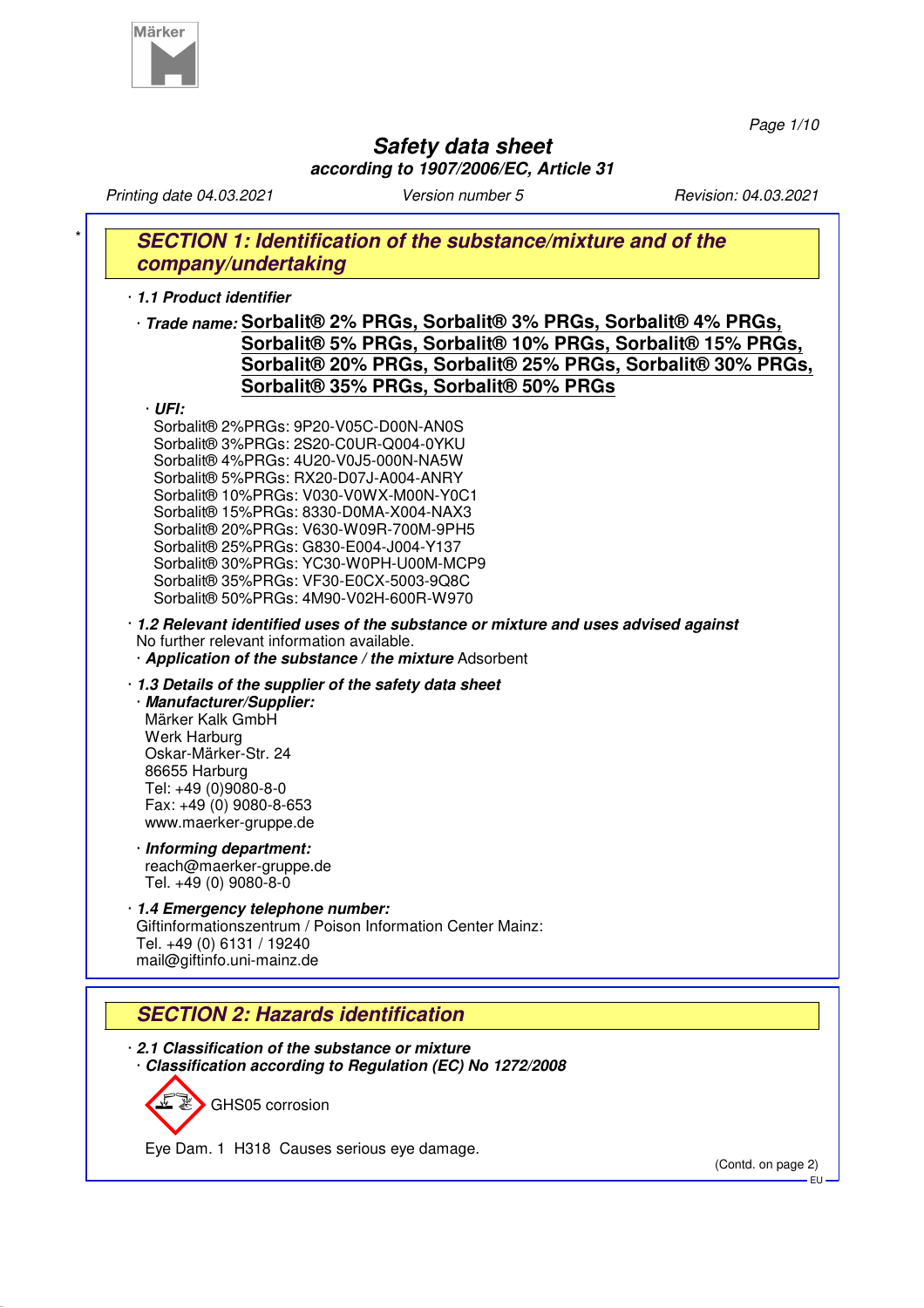# **Trade name: Sorbalit® 2% PRGs, Sorbalit® 3% PRGs, Sorbalit® 4% PRGs, Sorbalit® 5% PRGs, Sorbalit® 10% PRGs, Sorbalit® 15% PRGs, Sorbalit® 20% PRGs, Sorbalit® 25% PRGs, Sorbalit® 30% PRGs, Sorbalit® 35% PRGs, Sorbalit® 50% PRGs**



· **3.2 Mixtures**

· **Description:** Mixture of the substances listed below including additives not requiring identification.

| · Dangerous components:             |                                                                                                          |           |
|-------------------------------------|----------------------------------------------------------------------------------------------------------|-----------|
| CAS: 1305-62-0                      | calcium dihydroxide                                                                                      | 50 - 100% |
| EINECS: 215-137-3                   | $\overline{\Leftrightarrow}$ Eye Dam. 1, H318; $\overline{\Leftrightarrow}$ Skin Irrit. 2, H315; STOT SE |           |
| Reg.nr.: 01-2119475151-45-X 3, H335 |                                                                                                          |           |
|                                     | Additional information For the wording of the listed hazard phrases refer to section 16.                 |           |

 EU (Contd. on page 3)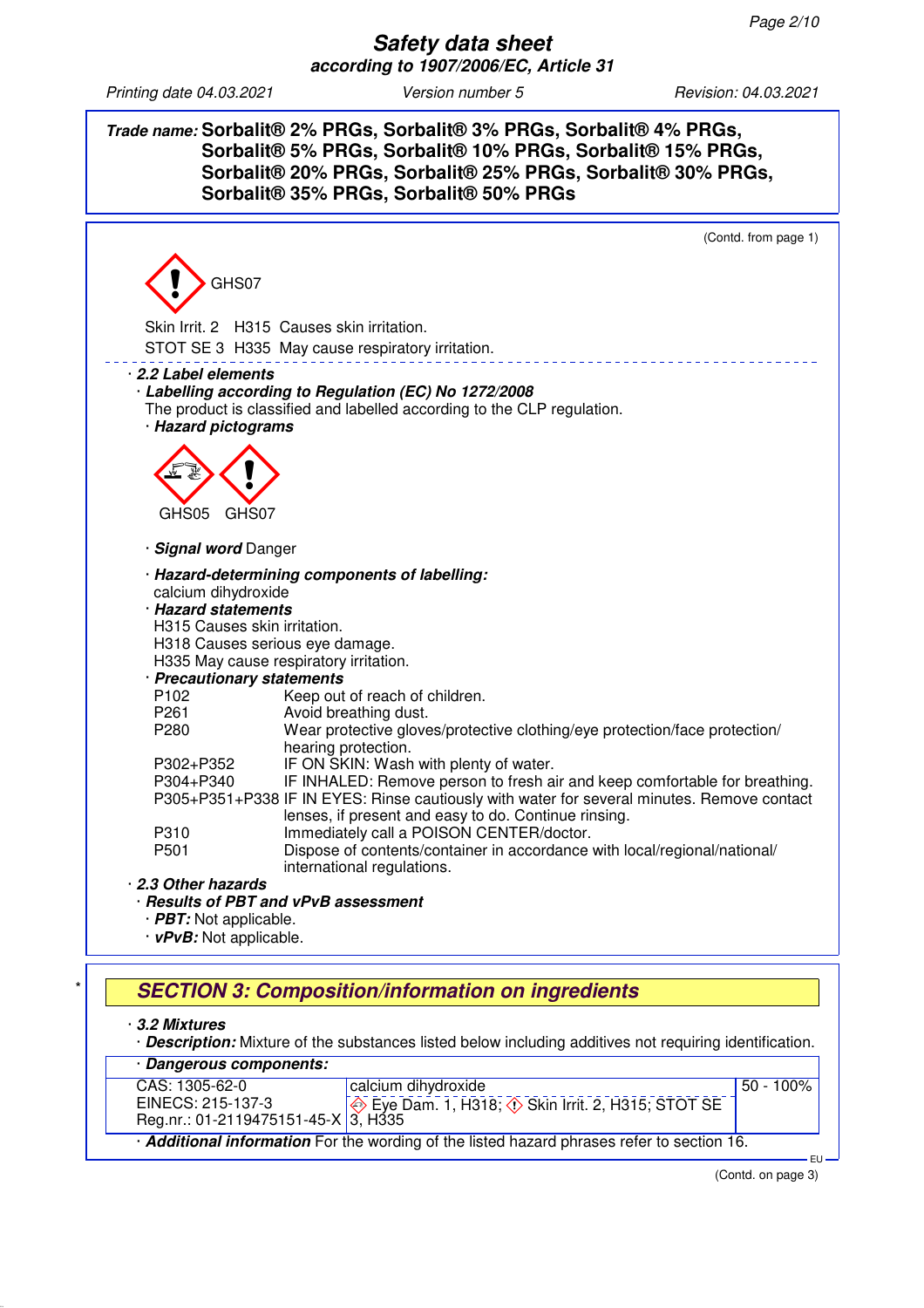**Trade name: Sorbalit® 2% PRGs, Sorbalit® 3% PRGs, Sorbalit® 4% PRGs, Sorbalit® 5% PRGs, Sorbalit® 10% PRGs, Sorbalit® 15% PRGs, Sorbalit® 20% PRGs, Sorbalit® 25% PRGs, Sorbalit® 30% PRGs, Sorbalit® 35% PRGs, Sorbalit® 50% PRGs**

(Contd. from page 2)

| <b>SECTION 4: First aid measures</b>                                                                                                          |
|-----------------------------------------------------------------------------------------------------------------------------------------------|
| 4.1 Description of first aid measures<br>· General information Instantly remove any clothing contaminated by the product.                     |
| <b>After inhalation</b>                                                                                                                       |
| Supply fresh air and call for doctor for safety reasons.<br>In case of unconsciousness bring patient into stable side position for transport. |
| · After skin contact                                                                                                                          |
| Instantly wash with water and soap and rinse thoroughly.                                                                                      |
| If skin irritation continues, consult a doctor.                                                                                               |
| After eye contact<br>Rinse opened eye for several minutes under running water. Then consult doctor.                                           |
| · After swallowing                                                                                                                            |
| Rinse out mouth and then drink plenty of water.                                                                                               |
| Do not induce vomiting; instantly call for medical help.<br>· 4.2 Most important symptoms and effects, both acute and delayed                 |
| No further relevant information available.                                                                                                    |
| 1.4.3 Indication of any immediate medical attention and special treatment needed                                                              |
| No further relevant information available.                                                                                                    |
|                                                                                                                                               |
| <b>SECTION 5: Firefighting measures</b>                                                                                                       |
| · 5.1 Extinguishing media                                                                                                                     |
| · Suitable extinguishing agents                                                                                                               |
| The product itself does not burn.<br>Use fire fighting measures that suit the environment.                                                    |
| · For safety reasons unsuitable extinguishing agents Water with a full water jet.                                                             |
| .5.2 Special hazards arising from the substance or mixture                                                                                    |
| Can be released in case of fire:                                                                                                              |
| Carbon monoxide (CO)                                                                                                                          |
| · 5.3 Advice for firefighters<br>· Protective equipment:                                                                                      |
| In case of fire wear breathing equipment being independent of ambient air and suit provided full                                              |
| protection against chemicals.                                                                                                                 |
| · Additional information                                                                                                                      |
| Collect contaminated fire fighting water separately. It must not enter drains. Provide sufficient fire<br>fighting water retention.           |
| Dispose of fire debris and contaminated fire fighting water in accordance with official regulations.                                          |
|                                                                                                                                               |
| <b>SECTION 6: Accidental release measures</b>                                                                                                 |
| ⋅ 6.1 Personal precautions, protective equipment and emergency procedures                                                                     |
| Avoid causing dust.                                                                                                                           |
| Ensure adequate ventilation                                                                                                                   |
| Product forms slippery surface when combined with water.                                                                                      |
| The usual precautionary measures should be adhered to general rules for handling chemicals.<br>6.2 Environmental precautions:                 |
| Damaged containers immediately isolate and seal.                                                                                              |
| Gather mechanically and reuse, if possible.                                                                                                   |
| Do not allow to enter drainage system, surface or ground water.                                                                               |
| 6.3 Methods and material for containment and cleaning up:                                                                                     |
| Collect mechanically and disposal in suitable containers.<br>(Contd. on page 4)                                                               |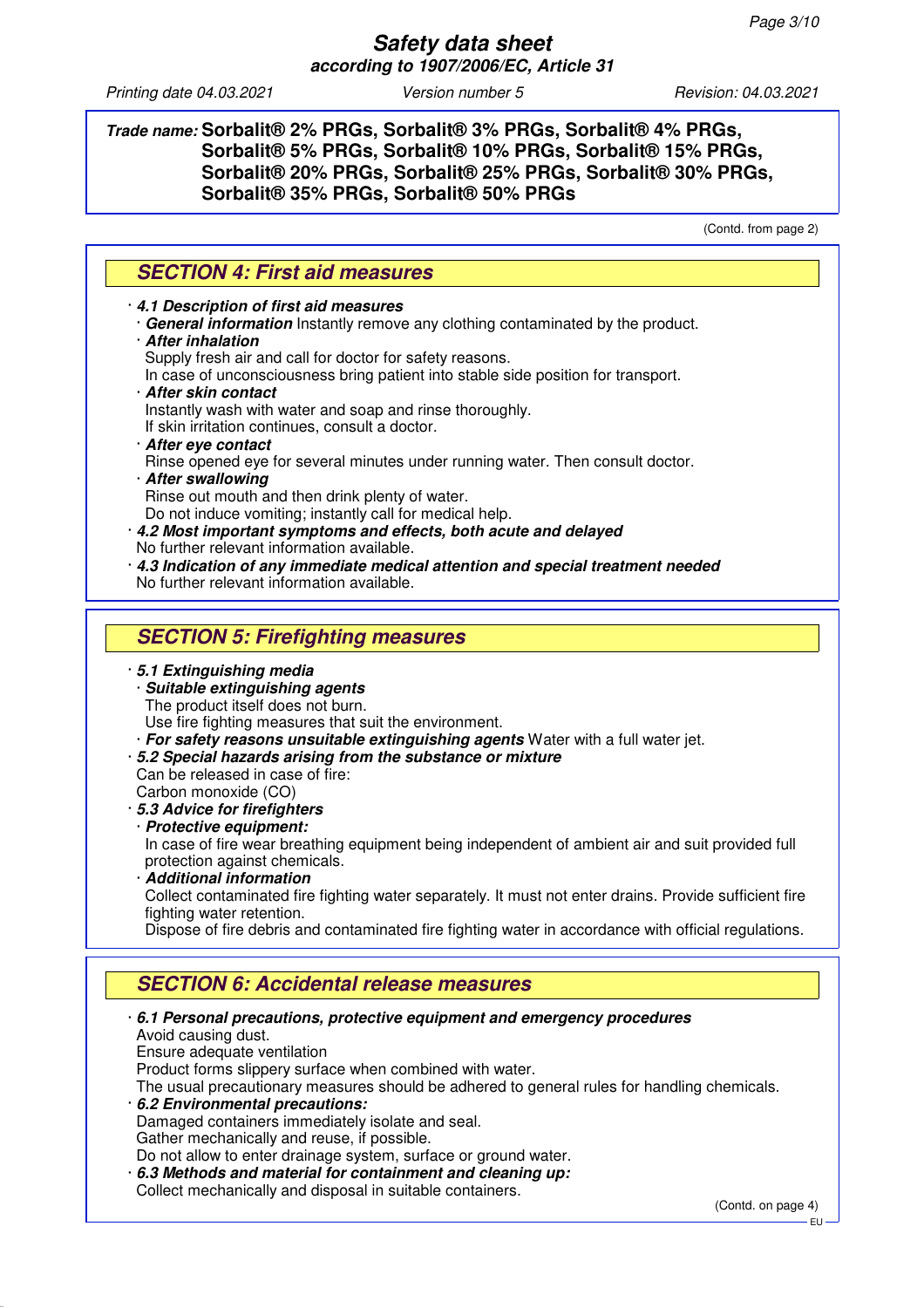Keep away from water.

## **Trade name: Sorbalit® 2% PRGs, Sorbalit® 3% PRGs, Sorbalit® 4% PRGs, Sorbalit® 5% PRGs, Sorbalit® 10% PRGs, Sorbalit® 15% PRGs, Sorbalit® 20% PRGs, Sorbalit® 25% PRGs, Sorbalit® 30% PRGs, Sorbalit® 35% PRGs, Sorbalit® 50% PRGs**

(Contd. from page 3)

Ensure adequate ventilation. · **6.4 Reference to other sections** See Section 7 for information on safe handling See Section 8 for information on personal protection equipment. See Section 13 for information on disposal.

# **SECTION 7: Handling and storage**

#### · **7.1 Precautions for safe handling** Prevent formation of dust. Provide suction extractors if dust is formed. Use appropriate industrial vacuum cleaners or central vacuum systems for dust removal. Avoid contact with eyes and skin. Don't eat, drink or smoke while working. · **Information about protection against explosions and fires:** The product is not flammable · **7.2 Conditions for safe storage, including any incompatibilities** · **Storage** · **Requirements to be met by storerooms and containers:** Store in cool location. Store only in the original container. Unsuitable material for container: aluminium. · **Information about storage in one common storage facility:** Do not store together with acids. · **Further information about storage conditions:** Keep container tightly sealed. Store under dry conditions. Protect from humidity and keep away from water. · **7.3 Specific end use(s)** No further relevant information available.

# **SECTION 8: Exposure controls/personal protection**

## · **8.1 Control parameters**

#### · **Components with limit values that require monitoring at the workplace:** WEL: workplace exposure limit

OEL: Occupational Exposure Limit

IOELV: Indicative Occupational Exposure Limit Values, workplace threshold value of the European Union

## **1305-62-0 calcium dihydroxide**

| IOELV (European Union) Short-term value: $4 \text{ mg/m}^3$ | Long-term value: $1 \text{ mg/m}^3$<br>Respirable fraction                                               |                               |                    |
|-------------------------------------------------------------|----------------------------------------------------------------------------------------------------------|-------------------------------|--------------------|
| <b>WEL (Great Britain)</b>                                  | Short-term value: 4* mg/m <sup>3</sup><br>Long-term value: 5 1* mg/m <sup>3</sup><br>*resprable fraction |                               |                    |
| · DNELs                                                     |                                                                                                          |                               |                    |
| 1305-62-0 calcium dihydroxide                               |                                                                                                          |                               |                    |
| Inhalative   DNEL (worker, short-term, local)               |                                                                                                          | 4 mg/m <sup>3</sup> (human)   |                    |
|                                                             | DNEL (worker, long-term, local)                                                                          | 1 mg/m <sup>3</sup> (human)   |                    |
|                                                             | DNEL (consumer, short-term, local)                                                                       | $4$ mg/m <sup>3</sup> (human) |                    |
|                                                             |                                                                                                          |                               | (Contd. on page 5) |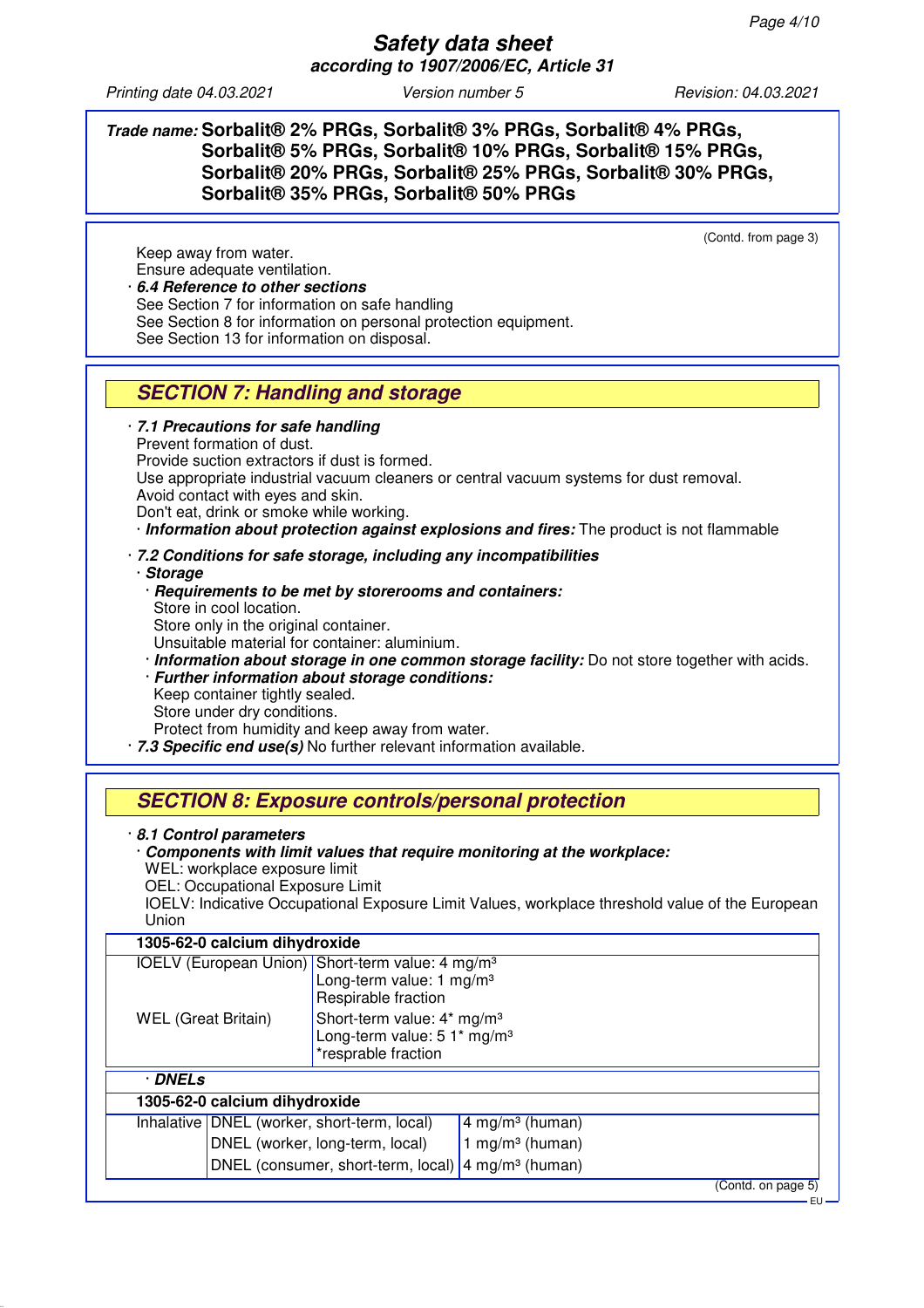## **Trade name: Sorbalit® 2% PRGs, Sorbalit® 3% PRGs, Sorbalit® 4% PRGs, Sorbalit® 5% PRGs, Sorbalit® 10% PRGs, Sorbalit® 15% PRGs, Sorbalit® 20% PRGs, Sorbalit® 25% PRGs, Sorbalit® 30% PRGs, Sorbalit® 35% PRGs, Sorbalit® 50% PRGs**

| DNEL (consumer, long-term, local)                                                                                     | (Contd. from page 4)<br>1 mg/m <sup>3</sup> (human)                                                                                                                                                                                                                                              |
|-----------------------------------------------------------------------------------------------------------------------|--------------------------------------------------------------------------------------------------------------------------------------------------------------------------------------------------------------------------------------------------------------------------------------------------|
|                                                                                                                       |                                                                                                                                                                                                                                                                                                  |
| · PNECs                                                                                                               |                                                                                                                                                                                                                                                                                                  |
| 1305-62-0 calcium dihydroxide                                                                                         |                                                                                                                                                                                                                                                                                                  |
| PNEC aqua (freshwater)                                                                                                | $0.49$ mg/L $(.)$                                                                                                                                                                                                                                                                                |
| PNEC aqua (marine water)                                                                                              | $0.32$ mg/L $(.)$                                                                                                                                                                                                                                                                                |
| <b>PNEC STP</b>                                                                                                       | 3 mg/ $L(.)$                                                                                                                                                                                                                                                                                     |
| PNEC soil                                                                                                             | 1,080 mg/kg soil dw (.)                                                                                                                                                                                                                                                                          |
| PNEC aqua (intermittent releases)   0.49 mg/L (.)                                                                     |                                                                                                                                                                                                                                                                                                  |
|                                                                                                                       | · Additional information: The lists that were valid during the compilation were used as basis.                                                                                                                                                                                                   |
| 8.2 Exposure controls<br>· General protective and hygienic measures<br>Keep away from foodstuffs, beverages and food. | · Individual protection measures, such as personal protective equipment                                                                                                                                                                                                                          |
| Take off all contaminated clothing immediately.                                                                       |                                                                                                                                                                                                                                                                                                  |
| Wash hands during breaks and at the end of the work.                                                                  |                                                                                                                                                                                                                                                                                                  |
| Avoid contact with the skin.                                                                                          |                                                                                                                                                                                                                                                                                                  |
| Avoid contact with the eyes and skin.                                                                                 |                                                                                                                                                                                                                                                                                                  |
| <b>Breathing equipment:</b>                                                                                           | Approved dust respirators must be used for dusty conditions or if dust levels exceed established                                                                                                                                                                                                 |
| standards.                                                                                                            |                                                                                                                                                                                                                                                                                                  |
| Fine-dust mask, filter P1                                                                                             |                                                                                                                                                                                                                                                                                                  |
| · Hand protection                                                                                                     |                                                                                                                                                                                                                                                                                                  |
| Use gloves of stable material (i.e. nitril rubber).                                                                   |                                                                                                                                                                                                                                                                                                  |
| preparation.                                                                                                          | The glove material has to be impermeable and resistant to the product/ the substance/ the                                                                                                                                                                                                        |
| preparation/ the chemical mixture.                                                                                    | Due to missing tests no recommendation to the glove material can be given for the product/ the                                                                                                                                                                                                   |
| the degradation                                                                                                       | Selection of the glove material on consideration of the penetration times, rates of diffusion and                                                                                                                                                                                                |
| · Material of gloves                                                                                                  |                                                                                                                                                                                                                                                                                                  |
| and has therefore to be checked prior to the application.                                                             | The selection of the suitable gloves does not only depend on the material, but also on further<br>marks of quality and varies from manufacturer to manufacturer. As the product is a preparation<br>of several substances, the resistance of the glove material can not be calculated in advance |
| · Penetration time of glove material                                                                                  |                                                                                                                                                                                                                                                                                                  |
| and has to be observed.                                                                                               | The exact break through time has to be found out by the manufacturer of the protective gloves                                                                                                                                                                                                    |
|                                                                                                                       | With solid dry substances permeation is not to be expected. Therefore the breakthrough-time                                                                                                                                                                                                      |
| for this protective glove has not been measured.                                                                      |                                                                                                                                                                                                                                                                                                  |
| · Eye/face protection                                                                                                 |                                                                                                                                                                                                                                                                                                  |
| Tightly sealed safety glasses.<br>· Body protection: Alkaline resistant protective clothing                           |                                                                                                                                                                                                                                                                                                  |

(Contd. on page 6)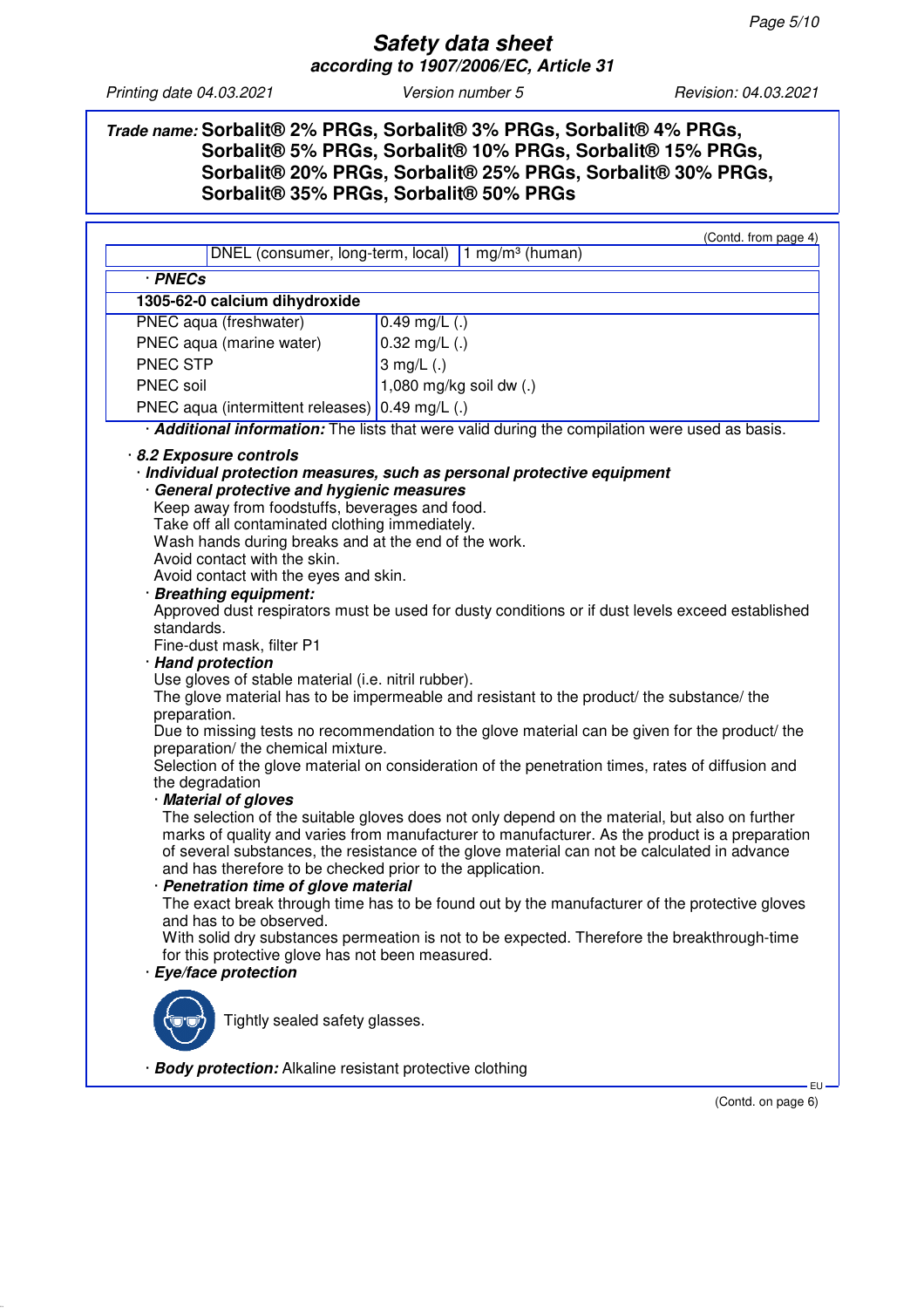**Trade name: Sorbalit® 2% PRGs, Sorbalit® 3% PRGs, Sorbalit® 4% PRGs, Sorbalit® 5% PRGs, Sorbalit® 10% PRGs, Sorbalit® 15% PRGs, Sorbalit® 20% PRGs, Sorbalit® 25% PRGs, Sorbalit® 30% PRGs, Sorbalit® 35% PRGs, Sorbalit® 50% PRGs**

(Contd. from page 5)

| 9.1 Information on basic physical and chemical properties |                           |  |
|-----------------------------------------------------------|---------------------------|--|
| · General Information                                     |                           |  |
| · Colour:                                                 | grey, black               |  |
| · Odour:                                                  | odourless                 |  |
| · Odour threshold:                                        | Not determined.           |  |
| · Melting point/freezing point:                           | Not determined            |  |
| · Boiling point or initial boiling point and              |                           |  |
| boiling range                                             | Not determined            |  |
| · Flammability                                            | Not determined.           |  |
| · Flash point:                                            | Not applicable            |  |
| · Self-inflammability:                                    | Not determined.           |  |
| · Decomposition temperature:                              | Not determined.           |  |
| $·$ SADT                                                  |                           |  |
| $\cdot$ pH at 20 $^{\circ}$ C                             | ca. 12                    |  |
| · Viscosity:                                              |                           |  |
| · Kinematic viscosity                                     | Not applicable.           |  |
| · dynamic:                                                | Not applicable.           |  |
| · Solubility                                              |                           |  |
| · Water:                                                  | Partly soluble            |  |
| · Partition coefficient n-octanol/water (log              |                           |  |
| value)                                                    | Not determined.           |  |
| · Vapour pressure:                                        | Not applicable.           |  |
| · Density and/or relative density                         |                           |  |
| ∙ Density at 20 °C                                        | $> 2$ g/cm <sup>3</sup>   |  |
| · Relative density                                        | Not determined.           |  |
| · Vapour density                                          | Not applicable.           |  |
| · Particle characteristics                                | See item 3.               |  |
|                                                           |                           |  |
| · 9.2 Other information                                   |                           |  |
| · Appearance:                                             |                           |  |
| · Form:                                                   | Powder                    |  |
| · Important information on protection of                  |                           |  |
| health and environment, and on safety.                    |                           |  |
| · Ignition temperature:                                   | 590 °C                    |  |
| · Explosive properties:                                   | Product is not explosive. |  |
| · Solvent content:                                        |                           |  |
| Organic solvents:                                         | 0.0%                      |  |
| · VOC EU                                                  |                           |  |
| · Water:                                                  | 0.0%                      |  |
| · Solids content:                                         | 100.0%                    |  |
| <b>Change in condition</b>                                |                           |  |
| · Evaporation rate                                        | Not applicable.           |  |
| · Information with regard to physical hazard              |                           |  |
| classes                                                   |                           |  |
| · Explosives                                              | Void                      |  |
| · Flammable gases                                         | Void                      |  |
| · Aerosols                                                | Void                      |  |
| · Oxidising gases                                         | Void                      |  |
| · Gases under pressure                                    | Void                      |  |
|                                                           | Void                      |  |
| · Flammable liquids                                       |                           |  |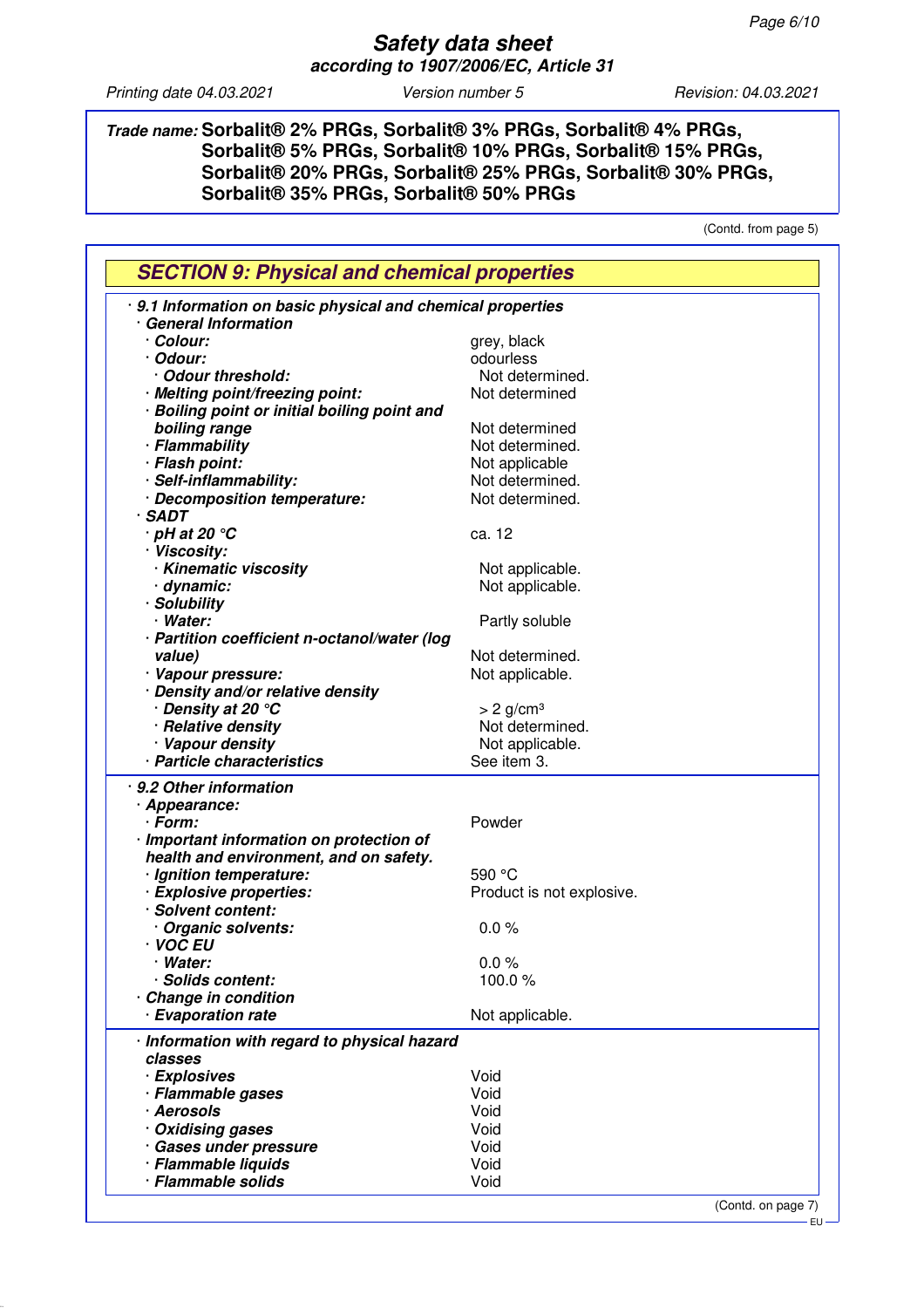## **Trade name: Sorbalit® 2% PRGs, Sorbalit® 3% PRGs, Sorbalit® 4% PRGs, Sorbalit® 5% PRGs, Sorbalit® 10% PRGs, Sorbalit® 15% PRGs, Sorbalit® 20% PRGs, Sorbalit® 25% PRGs, Sorbalit® 30% PRGs, Sorbalit® 35% PRGs, Sorbalit® 50% PRGs**

|                                         |      | (Contd. from page 6) |
|-----------------------------------------|------|----------------------|
| · Self-reactive substances and mixtures | Void |                      |
| · Pyrophoric liquids                    | Void |                      |
| · Pyrophoric solids                     | Void |                      |
| · Self-heating substances and mixtures  | Void |                      |
| · Substances and mixtures, which emit   |      |                      |
| flammable gases in contact with water   | Void |                      |
| · Oxidising liquids                     | Void |                      |
| · Oxidising solids                      | Void |                      |
| · Organic peroxides                     | Void |                      |
| Corrosive to metals                     | Void |                      |
| · Desensitised explosives               | Void |                      |

# **SECTION 10: Stability and reactivity**

· **10.1 Reactivity** No further relevant information available.

- · **10.2 Chemical stability**
- · **Thermal decomposition / conditions to be avoided:** No decomposition if used according to specifications.
- · **10.3 Possibility of hazardous reactions**
- Reacts with light alloys in the presence of moisture to form hydrogen
- · **10.4 Conditions to avoid** Protect from moisture.
- · **10.5 Incompatible materials:** acid
- · **10.6 Hazardous decomposition products:**

None in case of intended use and storage in compliance with instructions.

# **SECTION 11: Toxicological information**

· **11.1 Information on hazard classes as defined in Regulation (EC) No 1272/2008** · **Acute toxicity** Based on available data, the classification criteria are not met.

### · **LD/LC50 values that are relevant for classification:**

### **1305-62-0 calcium dihydroxide**

Oral LD50 > 2,000 mg/kg (rat) (OECD 425)

Dermal LD50 > 2,500 mg/kg (rabbit) (OECD 402)

- · **Skin corrosion/irritation**
- Causes skin irritation.
- · **Serious eye damage/irritation**

Causes serious eye damage.

- · **Respiratory or skin sensitisation** Based on available data, the classification criteria are not met.
- · **Germ cell mutagenicity** Based on available data, the classification criteria are not met.
- · **Carcinogenicity** Based on available data, the classification criteria are not met.
- · **Reproductive toxicity** Based on available data, the classification criteria are not met.
- · **STOT-single exposure**
- May cause respiratory irritation.
- · **STOT-repeated exposure** Based on available data, the classification criteria are not met.
- · **Aspiration hazard** Based on available data, the classification criteria are not met.

(Contd. on page 8)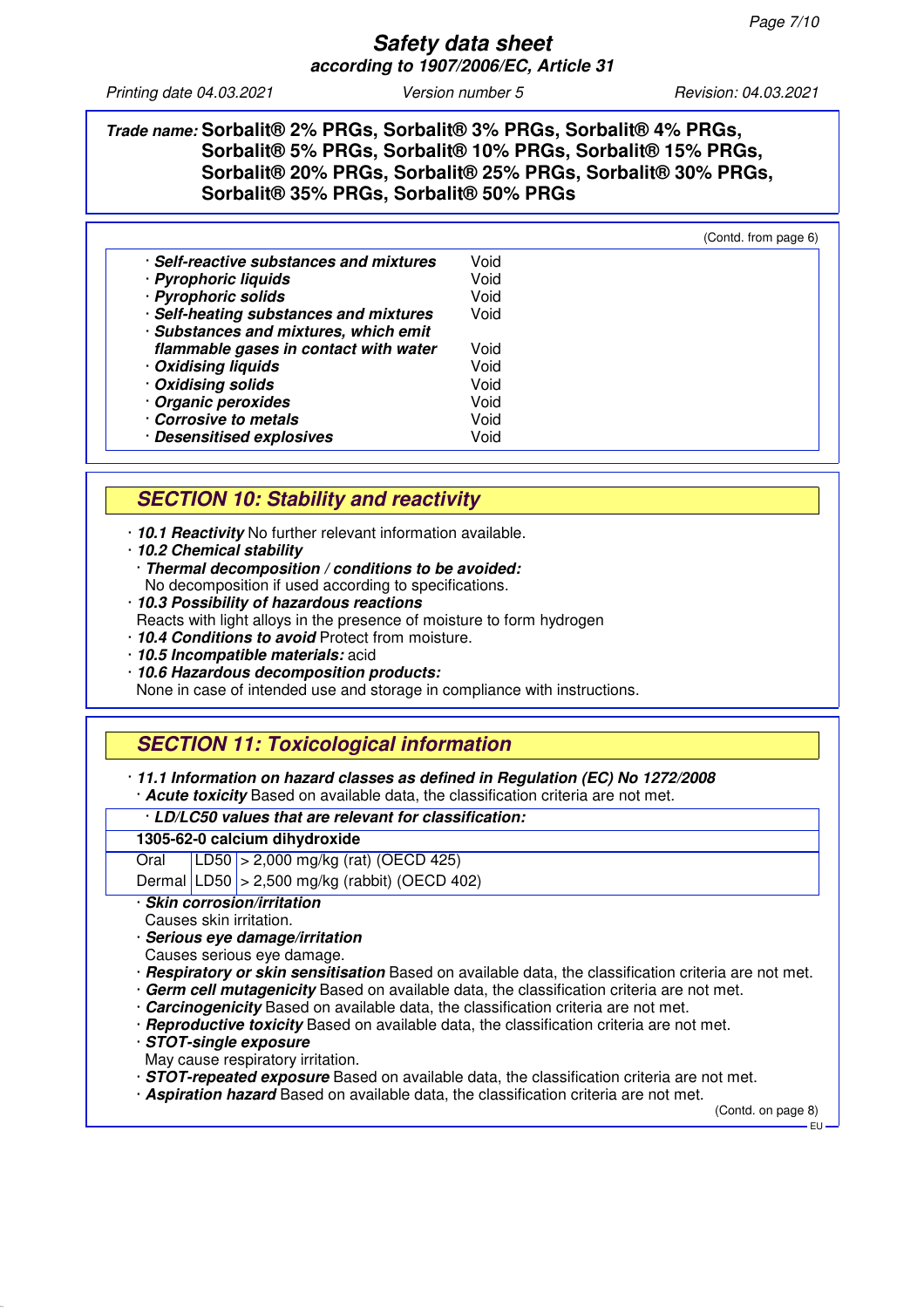**Trade name: Sorbalit® 2% PRGs, Sorbalit® 3% PRGs, Sorbalit® 4% PRGs, Sorbalit® 5% PRGs, Sorbalit® 10% PRGs, Sorbalit® 15% PRGs, Sorbalit® 20% PRGs, Sorbalit® 25% PRGs, Sorbalit® 30% PRGs, Sorbalit® 35% PRGs, Sorbalit® 50% PRGs**

(Contd. from page 7)

## · **11.2 Information on other hazards**

· **Endocrine disrupting properties**

None of the ingredients is listed.

## **SECTION 12: Ecological information**

· **12.1 Toxicity**

## · **Aquatic toxicity:**

## **1305-62-0 calcium dihydroxide**

EC50 (static) 49.1 mg/l/48h (Daphnia magna) (OECD 202)

LC50 (static) 50.6 mg/l/96h (Oncorhynchus mykiss) (OECD 203)

EC50 (static) 184.6 mg/l/72h (Pseudokirchneriella subcapitata) (OECD 201)

## · **Terrestrial toxicity:**

## **1305-62-0 calcium dihydroxide**

NOEC (28 d) 2,000 mg/kg soil dw (Eisenia fetida) (OECD 222)

NOEC (21 d) 47,600 mg/kg soil dw (Beta vulgaris) (OECD 208)

· **12.2 Persistence and degradability** No further relevant information available.

· **Other information:** There are no data available about the preparation.

· **12.3 Bioaccumulative potential** No further relevant information available.

- · **12.4 Mobility in soil** No further relevant information available.
- · **12.5 Results of PBT and vPvB assessment**
- · **PBT:** Not applicable.
- · **vPvB:** Not applicable.
- · **12.6 Endocrine disrupting properties**

The product does not contain substances with endocrine disrupting properties.

· **12.7 Other adverse effects**

### · **Behaviour in sewage processing plants:**

## **1305-62-0 calcium dihydroxide**

EC50 (static) 300.4 mg/l/3h (activated sludge) (OECD 209)

## · **Additional ecological information:**

## · **General notes:**

Rinse off of bigger amounts into drains or the aquatic environment may lead to increased pHvalues. A high pH-value harms aquatic organisms. In the dilution of the use-level the pH-value is considerably reduced, so that after the use of the product the aqueous waste, emptied into drains, is only low water-dangerous.

Water hazard class 1 (German Regulation) (Self-assessment): slightly hazardous for water. Do not allow undiluted product or large quantities of it to reach ground water, water bodies or sewage system.

## **SECTION 13: Disposal considerations**

## · **13.1 Waste treatment methods**

### · **Recommendation**

Must not be disposed of together with household garbage. Do not allow product to reach sewage system.

The waste code numbers mentioned are recommendations based on the probable use of the product.

(Contd. on page 9)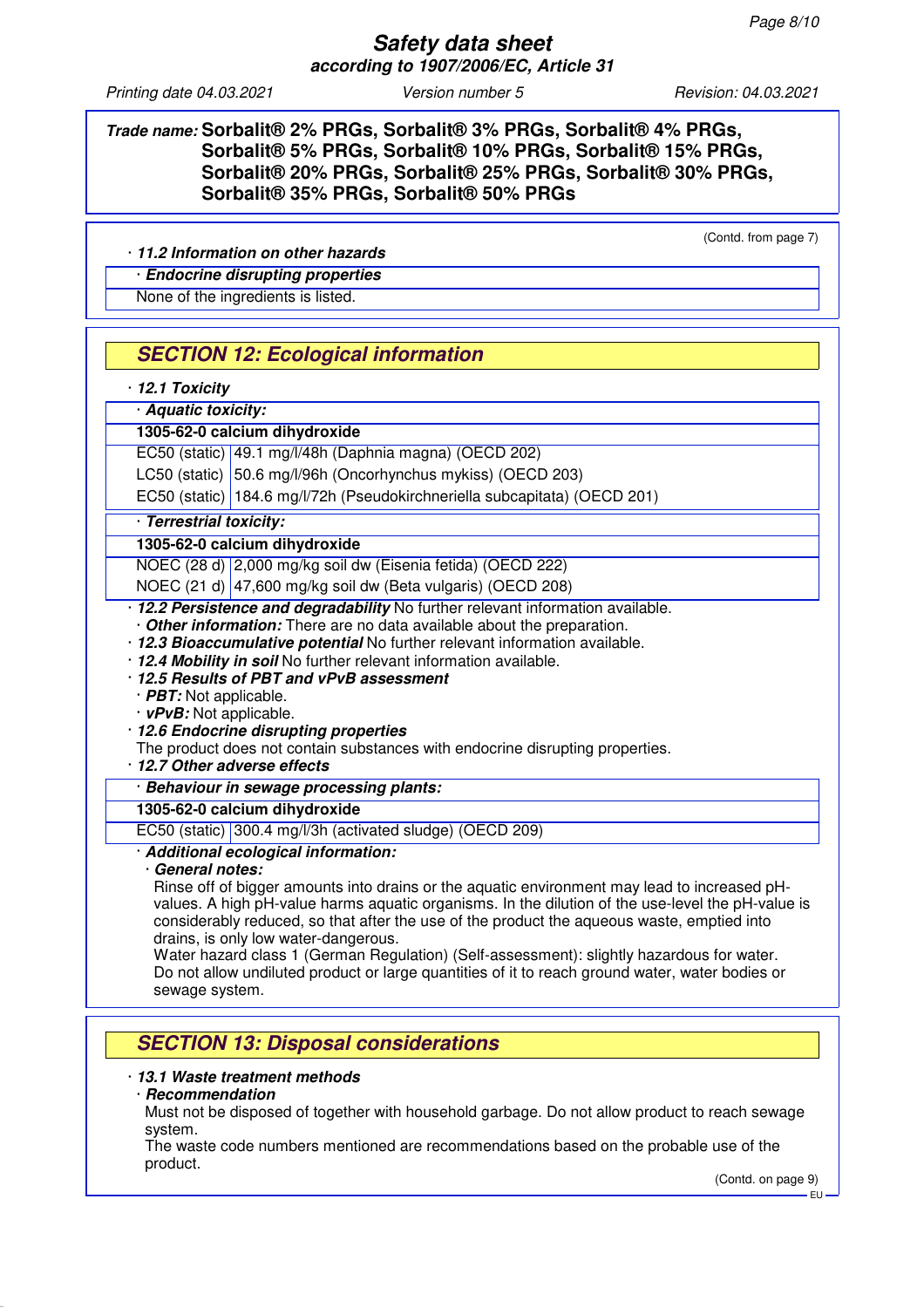## **Trade name: Sorbalit® 2% PRGs, Sorbalit® 3% PRGs, Sorbalit® 4% PRGs, Sorbalit® 5% PRGs, Sorbalit® 10% PRGs, Sorbalit® 15% PRGs, Sorbalit® 20% PRGs, Sorbalit® 25% PRGs, Sorbalit® 30% PRGs, Sorbalit® 35% PRGs, Sorbalit® 50% PRGs**

(Contd. from page 8)

| · European waste catalogue |                                                                                                                                                                               |
|----------------------------|-------------------------------------------------------------------------------------------------------------------------------------------------------------------------------|
| 06 00 00                   | <b>WASTES FROM INORGANIC CHEMICAL PROCESSES</b>                                                                                                                               |
| 06 02 00                   | wastes from the MFSU of bases                                                                                                                                                 |
| 06 02 01*                  | calcium hydroxide                                                                                                                                                             |
| 19 00 00                   | WASTES FROM WASTE MANAGEMENT FACILITIES, OFF-SITE WASTE WATER<br>TREATMENT PLANTS AND THE PREPARATION OF WATER INTENDED FOR<br>HUMAN CONSUMPTION AND WATER FOR INDUSTRIAL USE |
| 19 01 00                   | wastes from incineration or pyrolysis of waste                                                                                                                                |
| 19 01 07*                  | solid wastes from gas treatment                                                                                                                                               |
| HP4                        | Irritant - skin irritation and eye damage                                                                                                                                     |
| HP <sub>5</sub>            | Specific Target Organ Toxicity (STOT)/Aspiration Toxicity                                                                                                                     |

· **Uncleaned packagings:**

· **Recommendation:** Disposal must be made according to official regulations.

· **Recommended cleaning agent:** Water, if necessary with cleaning agent.

| <b>SECTION 14: Transport information</b>                                                  |                                                         |  |
|-------------------------------------------------------------------------------------------|---------------------------------------------------------|--|
| 14.1 UN number or ID number<br>· ADR/ADN, ADN, IMDG, IATA                                 | Void                                                    |  |
| 14.2 UN proper shipping name<br>· ADR/ADN, ADN, IMDG, IATA                                | Void                                                    |  |
| · 14.3 Transport hazard class(es)                                                         |                                                         |  |
| · ADR/ADN, ADN, IMDG, IATA<br>· Class                                                     | Void                                                    |  |
| 14.4 Packing group<br>· ADR/ADN, IMDG, IATA                                               | Void                                                    |  |
| · 14.5 Environmental hazards:<br>· Marine pollutant:                                      | No                                                      |  |
| 14.6 Special precautions for user                                                         | Not applicable.                                         |  |
| 14.7 Maritime transport in bulk according to<br><b>IMO instruments</b><br>Not applicable. |                                                         |  |
| · Transport/Additional information:                                                       | Not dangerous according to the above<br>specifications. |  |
| · UN "Model Regulation":                                                                  | Void                                                    |  |

# **SECTION 15: Regulatory information**

- · **15.1 Safety, health and environmental regulations/legislation specific for the substance or mixture**
	- · **Directive 2012/18/EU** · **Named dangerous substances - ANNEX I** None of the ingredients is listed.

(Contd. on page 10) EU